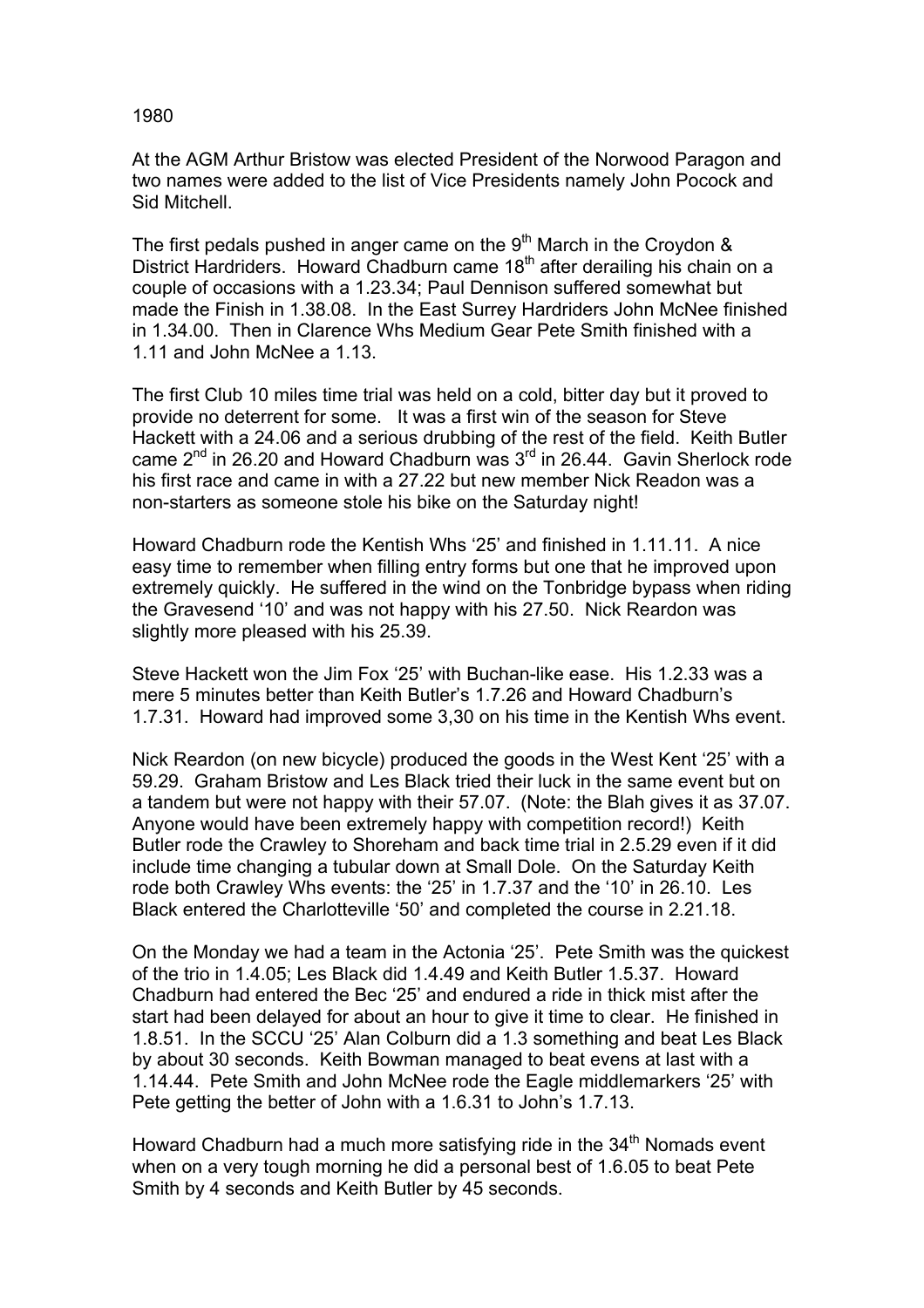Les Black and Howard Chadburn rode the De Laune '25' on a cold windy day on the Portsmouth road. Les did a 1.5.54 but had the satisfaction of holding young Howard (1.7.01) at bay. Pete Smith went to Essex for the Hainault Middlemarkers and put up his best ride of the year so far with a 1.3.11.

On the  $28<sup>th</sup>$  April Les Black made his intentions of riding longer distances very clear by riding the Bath Road Hilly '50'. His time of 2.20.55 was nearly 2 minutes faster than on the 'flat' Charlotteville course at Easter!

On Wednesday evening Keith Butler and Nick Reardon tripped round the Polhill '10' course in 23.57 and on the Thursday evening Keith came  $9<sup>th</sup>$  at Eastway. On Saturday morning Keith rode the Redmon 'Aspirants' '10' and collected 2<sup>nd</sup> prize with a 24.53 a 1 second improvement on his come-back performance. Pete Smith did a personal best in the Catford '10' with a 23.57. Jack Platts and John McNee rode the VTTA (London) '25' and finished in 1.6.12 and 1.7.28 respectively.

On Sunday 12<sup>th</sup> May Howard Chadburn 'arrived' winning the Club '25' with a personal best of 1.5.12. Jack Platts came  $2^{nd}$  with 1.6.11 and John McNee  $3^{rd}$ in 1.6.24. Gavin Sherlock was riding his first '25' and finished in 1.9.01 to win the handicap by over 2 minutes. We also had a team in the Tooting Sporting '35'. Pete Ansell was our fastest on 1.32.57 from Keith Butler 1.35.02 and Les Black 1.36.48. Les was complaining that young son Ian was not allowing him, Les, to get enough sleep!

The first Team race of the year was won in the Redhill '25'. Pete Ansell,  $4<sup>th</sup>$  with a 1.1.57 led Jack Platts, 1.4.53, and John McNee 1.5.08. John's ride was his best for 2 years and also enabled him to collect best veteran on standard award and 2<sup>nd</sup> handicap. Pete Smith finished with a 1.5.15 and Keith Bowman 1.14.33. A team also competed in the Redmon Hilly '73' with Keith Butler leading the team with a 3.12.59 from Les Black 3.13.38 and Howard Chadburn 3.23.13. Graham Watson finished the Glade '50' in 2.7.30.

Keith Butler rode a time trial on the Polhill course and improved to a 24.08 and the next day collected yet another  $9<sup>th</sup>$  place at Eastway.

On the 17<sup>th</sup> May we had a Club '10' and, for once, had a very fine morning. Steve Hackett won with a 23.16, Les Black was  $2^{nd}$  on 23.41 and Keith Butler improved to a 23.57 for  $3<sup>rd</sup>$  place. Gavin Sherlock improved by over 3 minutes and won the handicap event with his new personal best of 24.04, Howard Chadburn put up a personal best of 24.19, John McNee also a PB with a 24.32 that also collected  $2^{nd}$  handicap prize. Charlie Rodgers had a 25.10 and Keith Bowman a 27.35 both personal bests. It was a very satisfactory morning for all concerned.

Over the Bank Holiday we had a team in the Clarence Whs '10. Graham Watson, 23.56 with Pete Smith 24.53 and John McNee 25.09 were the riders concerned. The following morning we had a team in the Hounslow '100'. Keith Butler improved his comeback time by over 10 minutes to get just under 4  $\frac{1}{2}$ hours with a 4.29.53 and just beating Nick Reardon's 4.29.59. Nick had actually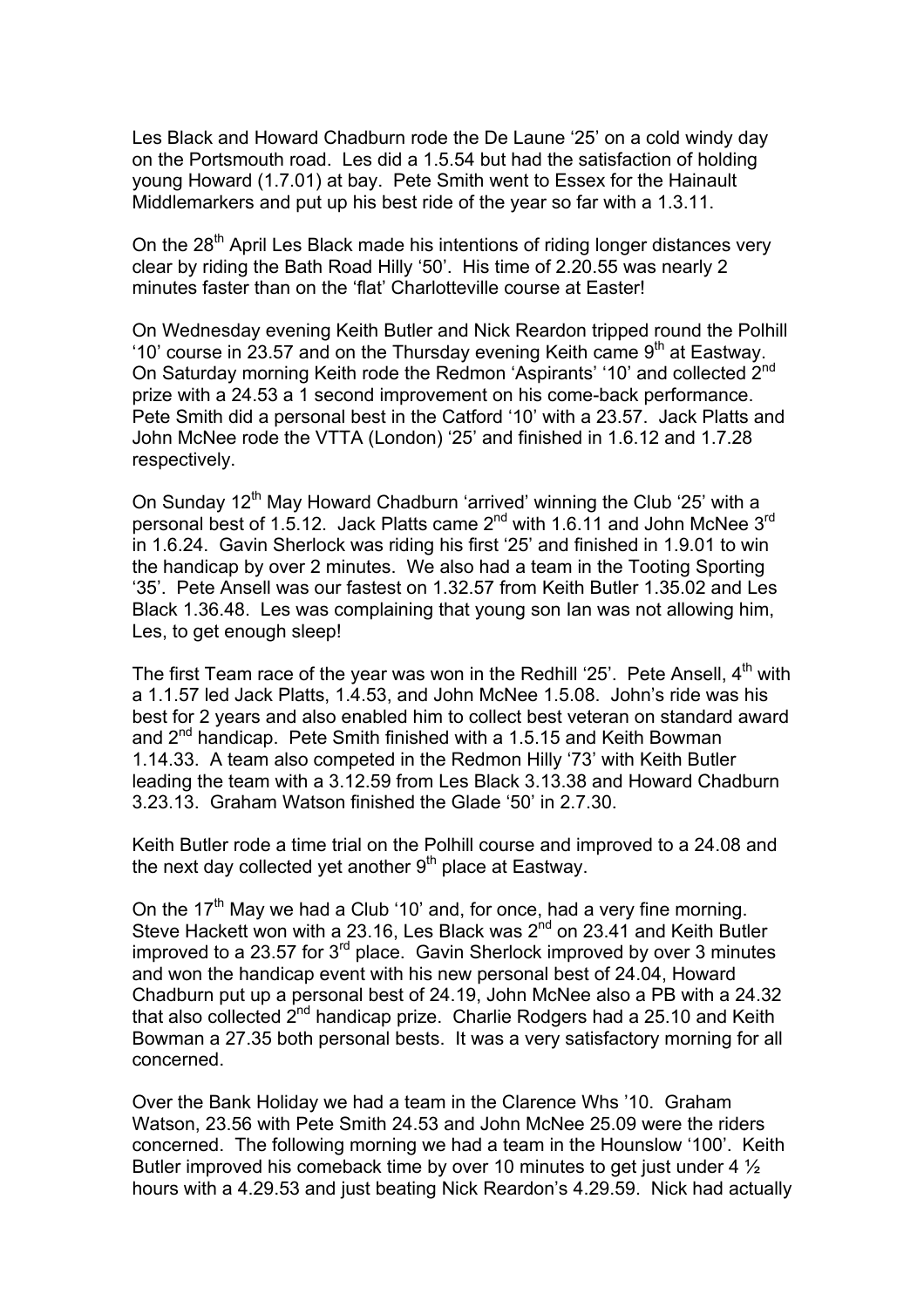scheduled himself for a 4.30 so it was an excellent effort on his part. Les Black made up the best 100 team time we have had for some years with a 4.33.29.

In the Addiscombe '25' Pete Ansell put up his best time for a while with a 1.1.03. Young Chadburn put in yet another personal best; this time of 1.3.49 whilst Pete Smith did a 1.4.43 and John McNee 1 1.7.54. Then in the Southend & County '25' Peter improved again to 59.37 to take  $2^{nd}$  place and win his group award. Pete Smith also won his group award with a 1.2.52.

In the SCCU '50' Jack Platts was our fastest man – just. Jack clocked a 2.15.16, Les Black a 2.15.29 and Howard Chadburn a 2.16.04 for his first race over this distance. The following weekend Jack produced a personal best in the VTTA (Kent) '25' with a 1.0.00 then on the Sunday in the Club '50' he came home in 2.10.27 that was his fastest ever in 28 years of racing! Les Black won the club event with a 2.7.36 and took the handicap from scratch. Jack Platts was 2<sup>nd</sup> and Howard Chadburn improving yet again on his SCCU time came in  $3<sup>rd</sup>$  with a 2.10.46. However the Handicappers were wise to young Chadburn so he 'only' managed 3<sup>rd</sup> place in this section. Gavin Sherlock collected 3<sup>rd</sup> handicap with a nett 2.7.52 that might have been better if he had not chosen to fall off on one of the roundabouts. Keith Butler, Pete Ansell, Graham Watson and Gavin Sherlock rode the Southend & Country 60kms 4-up team timetrial and finished in 1.26.10.

On the 16<sup>th</sup> June Les Black and Graham Bristow came 2<sup>nd</sup> in the South Western RC Tandem '25' with a personal best of 55.02 and then on the Sunday came  $3<sup>rd</sup>$ in the Archer RC Tandem '25' with a 56.15. For this they won £15 worth of Findus Fish Fingers! Four riders took part in the South Eastern RC '25' the fastest of them being Pete Ansell on a 1.1.30 followed by Jack Platts, 1.3.50, Gavin Saherlock with a personal best of 1.4.05 and a disgruntled Howard Chadburn who went back to a 1.5.32! Keith Butler went back to his first love of road racing and had the mortification of being put into the 3<sup>rd</sup> category and Junior event that the Clarencourt CC were running. Later it surfaced that his entry had arrived late and all places in the  $1<sup>st</sup>$  category event had been taken so the promoter, Mick Ayliffe, out of the kindness of his heart, put Keith into the smaller and shorter of the races. Keith taking  $3<sup>rd</sup>$  place in the final sprint for the line.

The Champagne Meeting was held on the 11<sup>th</sup> June and the many spectators observed some fine racing. In the Invitation Team Pursuit Match the Dutch Olympic Possibles clocked a 4.48.5 but were beaten by the British Possibles of Tony Doyle, Sean Yates, Glen Mitchell and Steve Denton when they finished in 4.43.7. The Dutch rather made up for this defeat by taking the Pro/Am 'Devil' (Henk Vonk with Dirk van Egmond in  $3<sup>rd</sup>$  place), the Unknown Distance race (Henk Vonk) whilst Dirk van Egmond broke away with 7 laps remaining in the Chamnpagne '10' and resisted all counter attacks. He finished in the event record time of 20.32.8 with his country man Koppert taking  $2^{nd}$  place with Glen Mitchell (34<sup>th</sup> Nomads) in  $3<sup>rd</sup>$  place. The Stan Harrison Silver Salver went to Colin Barber (VC Londres) whilst the Robin Buchan award went to Barry Smallwood (VC D'Or) who beat Mark Wiffen (Zenith) in the Individual Pursuit.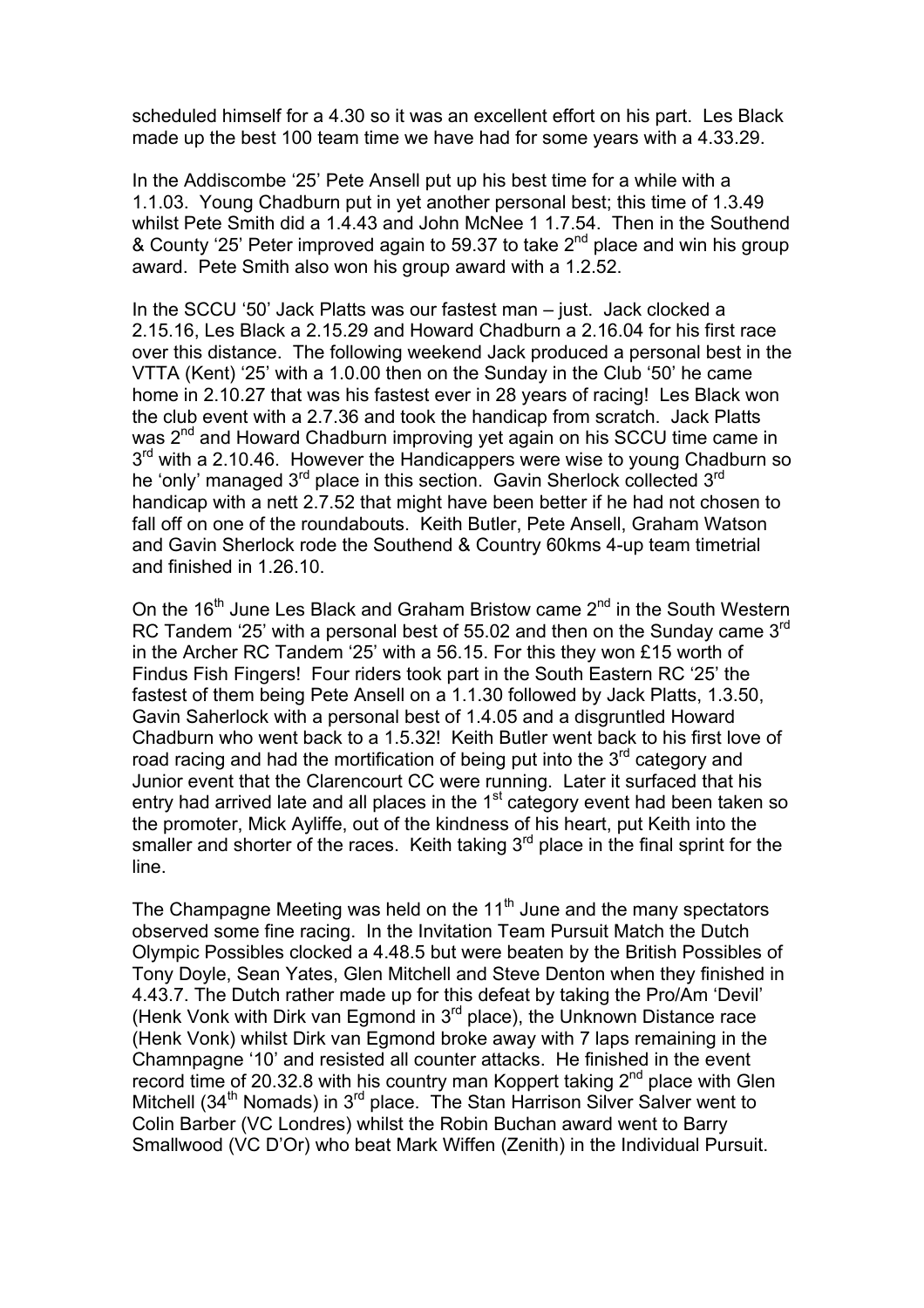On the Thursday Evening Keith Butler finished  $4<sup>th</sup>$  in the Eastway series of races. He followed this with a 1.1.12 in the SECA '25', on Saturday, his fastest '25' since returning to active competition. Pete Ansell was faster with a 59.33 and Pete Smith slower with a 1.2.20.

The Frank Southall '50' was held on the  $23<sup>rd</sup>$  June and resulted in a fine win for John Oakes (CC Bedouin) in 1.58.45. In 2<sup>nd</sup> place was M Woolfries (Bournemouth Arrow) in 2.00.12 with Pete Corry riding for CC Bedouin  $3<sup>rd</sup>$  with a 2.1.54. This was a 6 minutes improvement on his previous best time and it enabled him to scoop the Handicap Prize. With Gareth Earwicker coming in with a 2.10.44 the CC Bedouin took the Team prize. Of our riders Les Black proved to be the fastest with a 2.10.54, Jack Platts followed with 2.12.24, Keith Butler 2.13.03 and Howard Chadburn selling out over the final miles to record 2.21.51.

Keith Butler collected a 5<sup>th</sup> place on Tuesday in the Crystal Palace Handicap, his best of the season on that circuit.

In the CDCA Open '25' our best rider was Les Black with a 1.3.15, Keith Butler finished in 1.4.55 and Pete Smith 1.5.04. Frank Payce-Drury completed the Wessex 24 hours event with 314.5 miles.

The Robin Buchan Silver Salver '25' was held on the 7<sup>th</sup> July on the Portsmouth and had the best morning of the year. Mike Wilcox (Bec) won in a course Record time of 55.38 with his clubmate R Walker a minute slower on 56.56. In  $3<sup>rd</sup>$  place came Ray Hughes (Clarence) in 57.25. Nine riders beat 1 hour for the distance. P Worrell (Addiscombe) won the Handicap with C Hanson (Old Portlians) in  $2^{nd}$  place with R Campbell (Dulwich Paragon)  $3^{rd}$ . We had eight finishers and the fastest of them was Nick Reardon with a 1.0.30. Pete Ansell did 1.0.48, Les Black 1.2.22, Jack Platts 1.3.15, Keith Butler 1.3.36, Howard Chadburn 1.3.48, Pete Smith 1.4.52 and Charlie Rodgers 1.7.33.

The SCCU '100' and the Goss Green Trophy race saw 6 riders go to the start and all completed the distance. Les Black was in fine form but punctured. He then found that his spare tubular had dropped off but in a fine sporting gesture John Smith (Addiscombe) gave Les his bike so that Les could finish. No only would Les have not collected 5<sup>th</sup> place for the event he would not have won the Goss Green Cup and wouild not have been able to lead the Paragon to a Team victory. Nick Reardon was  $6<sup>th</sup>$  in 4.33.33; Keith Butler finished in 4.36.09 to take  $3<sup>rd</sup>$  spot in the Team and just edged out Graham Bristow by 5 seconds (4.36.14). Graham is usually seen at Herne Hill so this was a specially fine effort. Jack Platts came in with a 4.40.36 to take the Bill Saggers Prize for the fastest Novice. Charlie Rodgers was also well pleased with his 4.43.12 as he had 37 minutes allowance so he took the Handicap award with some ease.

Throughout this History we do dwell on the successes that we have over the Addiscombe and mourn our few defeats but when 'push comes to shove' it cannot be denied that that there is a great deal of camaraderie between out two Clubs. It is only when we come upon actions such as John Smith's that the true state of affairs emerges.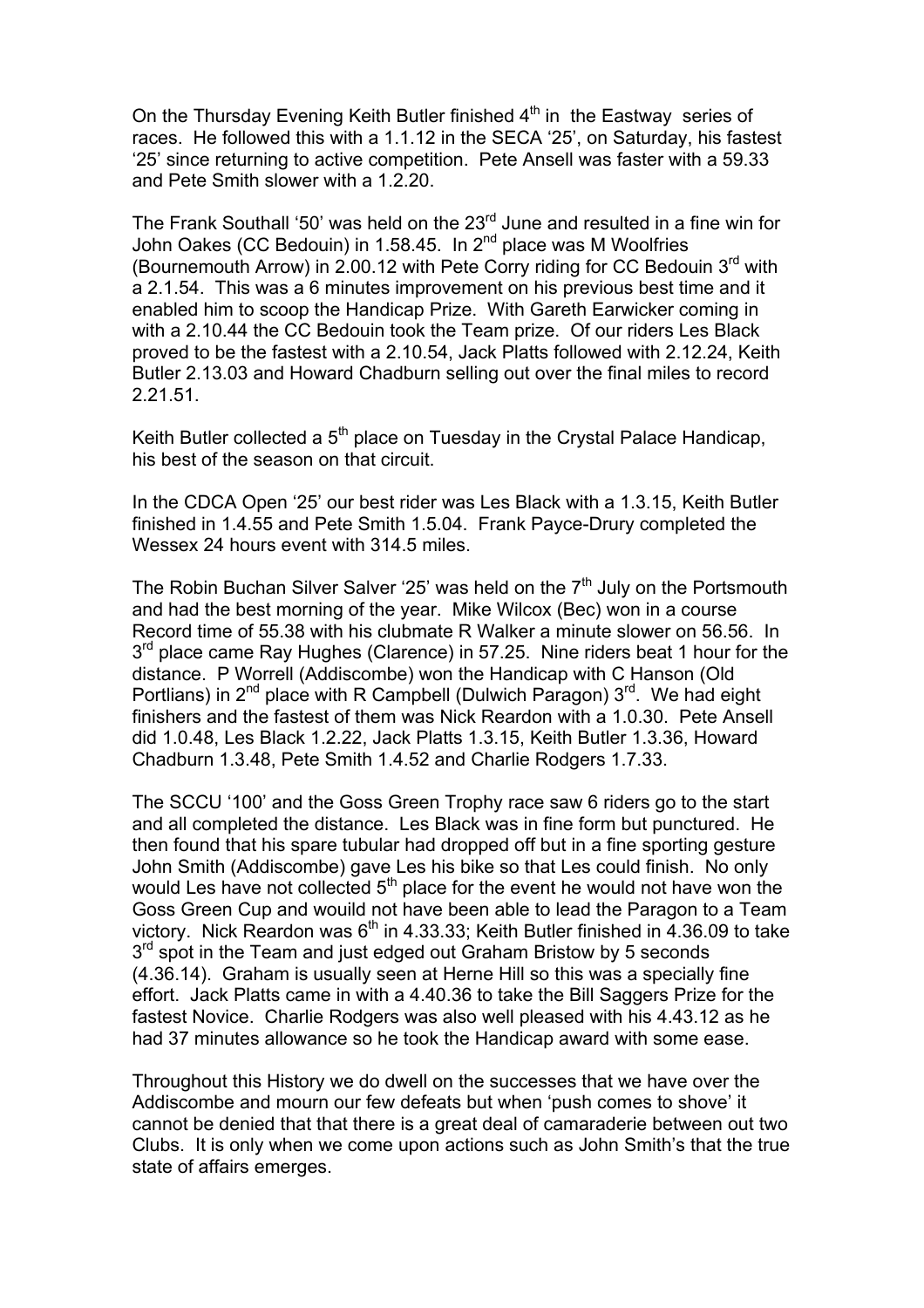Charlie Rodgers and Keith Bowman achieved two personal bests on the  $12<sup>th</sup>$ July. In the SECA 1.4.00 limit event Charlie finished in 1.2.30 and keith 1.11.58. During the week Keith Butler came  $6<sup>th</sup>$  in an race at Eastway.

Having said all those nice things about the Addiscombe all out warfare was once again declared for the Inter-Club '10'. Even though Steve Hackett achieved fastest time he could not be one of our Team counters as he is only a second-claim member. Our best riders were Nick Readon, 23.20, Les Black and Gavin Sherlock, tied with 23.47, Keith Butler 23.59, Graham Bristow 24.03 and Gordon Button 24.04. (This was on an 81" fixed wheel). Unfortunately, even with all these times, we lost 2.21.37 to 2.23.00. Graham Bristow took our handicap award from Steve Hackett and Brian George. Brian had done a 26.40 as his first attempt at the distance.

On the 28<sup>th</sup> July Keith Butler put up his second best 12-hour distance when he finished  $6<sup>th</sup>$  in the Border CA event based on the Bath Road. He rode out time with 247.75 miles. Les Black had back problems that, at one stage, were so bad that he thought he might have to retire. However he persevered and ran out time with 235 miles that included a couple of miles off-course on the rather tricky finishing circuit. Gavin Sherlock put up a personal best of 23.23 in the Surrey Road CC '10' and the following morning improved his '25' time to 1.2.25. A 9 minute allowance enabled him to take  $1<sup>st</sup>$  handicap prize with some ease. Jack Platts finished in 1.3.06 and Charlie Rodgers 1.4.48. Nick Reardon clocked a 57.59 in the Sydenham Whs event and Pete Ansell also broke the hour with a 59.54.

The Saturday morning Club 10 produced a win for Nick Reardon in 23.47 beating Pete Ansell by 16 seconds. In 3<sup>rd</sup> spot came Gavin Sherrlock on 24.13. The Handicap was extremely close with Gavin Sherlock winning by 4 seconds from Nick Reardon (23.43 to 23.47) with Pete Ansell and keith Butler tying for 3<sup>rd</sup> place just 1 second slower. On the Sunday Les Black roide the VTTA 100 miles Championship on the Bicester course. He finished  $6<sup>th</sup>$  in 4.28.06. Charlie Rodgers improved by 6 minutes to record 4.37.41. Messrs Reardon, Butler and Sherlock went fow to the Fareham Whs '25' where Nick was our fastest rider in 1.1.11. Keith Butler recorded his fastest '25' since becoming a vet with 1.1.48 and Gavin Sherlock improved his best to a 1.2.04. Jack Platts was our sole entry in the Balham Vets '25' where he recorded a 1.3.16.

August  $11<sup>th</sup>$  and we had five riders in the Westerly '100' on the Bicester course. Pete Ansell surprised everyone, including himself, by coming home in a personal best by 17 minutes of 4.18.30. This also enabled him to collect 1st place on handicap. Keith Butler was our next fastest with a 4.21.39 - his best time since the early 60s. Third counter was Les Black who was disappointed with his 4.29.01 that was slower than his ride the previous week on the same course. The aggregate time of Messrs Ansell, Butler and Black (13.09.10) was just 1 minute short of the Club 100 miles Team Record. This made Les even more disgruntled! Charlie Rodgers finished in 4.38.15 but Nick Reardon stopped at 80 miles with stomach problems after being with the leaders at 50 miles.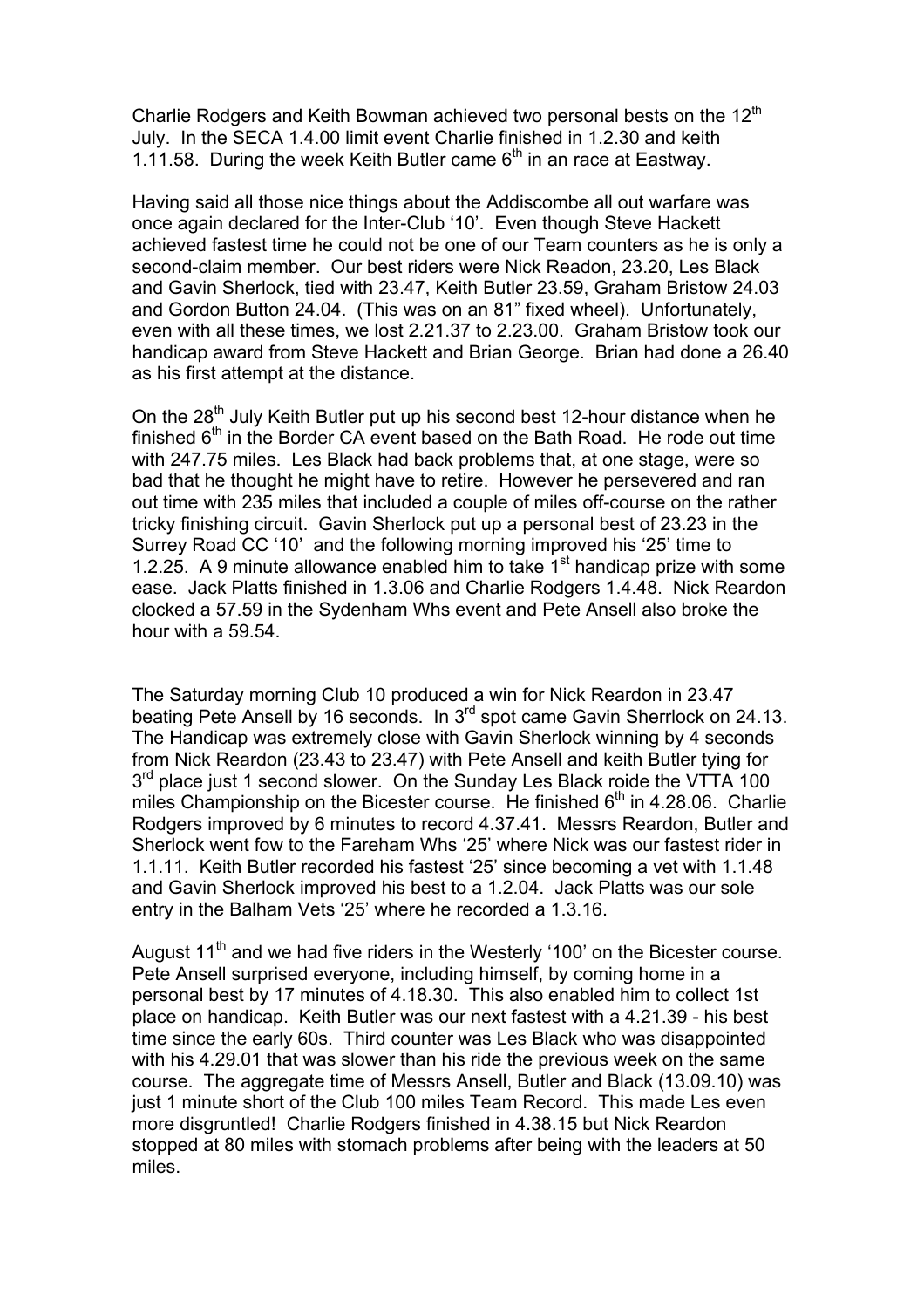Keith Butler went straight from Bicester to the Club Track Championships and paid suitably for his efforts! In the first event, the 4000m Individual pursuit Gordon Button and Graham Bristow tied with 6.01.8 whilst Keith Butler was just 0.1 seconds slower in 6.01.9. This was his slowest ever 4000m ride. Graham Bristow took the AEU Cup for the 500m Sprint for the  $11<sup>th</sup>$  time from Gordon Button and Keith Butler. Keith, however had his revenge in the Handicap where he held off Graham by two lengths to win the Frank Burton Cup. The 5 miles was postponed to the 29<sup>th</sup> August. Frank Payce-Drury completed 218 miles in the North Midlands 12 hours event. This was a personal best and it enabled him to collect the Handicap award.

The Fryco '50' was run-off on the  $18<sup>th</sup>$  August in foul weather yet Gavin Sherlock improved again to win in 2.11.29 beating Pete Ansell (2.11.47) by 18 seconds. Howard Chadburn was  $3^{rd}$  in 2.14.54 and Graham Bristow produced a personal best, by over 2 minutes, of 2.16.58. Keith Butler and Charlie Rodgers both punctured but finished in 2.18.54 and 2.21.55 respectively.

The Paragon promotions at Crystal Palace took place on the 20<sup>th</sup> August promoted by Graham Bristow. Peter Main (Redhill) won the Schoolboy event from P Harvey (Wandsworth) and M Fletcher (CC Basingstoke). Steve White (Gemini) won the Senior event from Bob Downs (GS Strada) and Colin Bateman (Festival). Pete Corry (CC Bedouin) came  $4<sup>th</sup>$  and Keith Butler  $5<sup>th</sup>$ .

On the 25<sup>th</sup> August Keith Butler produced his fastest '50' since he became a vet with a 2.5.12 in the Middlesex RC event. Then on the Bank Holiday Monday he came 3<sup>rd</sup> in the East Grinstead Carnival road race behind Sean Yates. On the run down the A264 Sean and another broke away and could not be caught. But the feature of the Carnival race was that it finished in Escot Park on the grass. This required you to be at the front coming down the hil by Queen Victoria Hospital as one has to turn sharp left into the Park, sprint uphill over the speed humps, turn sharp left and then in another 50 yards turn sharp right to finish with the last 100 yards on the playing fields. Being old and by definition crafty Keith had 'cased the joint' so it was no surprise to us that he took off at the Hospital and was never headed. A pity the effort was only for  $3<sup>rd</sup>$  place. Jack Platts did a 1.6.40 in the Old Ports '25'.

Les Black was disappointed in his ride in the National Championship 24 hours. Lack of night riding experience and the intense cold riding over the Fens took its toll. However when the sun came out again he moved back into action and was actually the fastest rider over the last two laps of the Finishing Circuit. However he cold not do better than 422 miles. Frank Pryce-Drury also rode and finished but no note has been made of his distance.

The Moon Trophy was held on the Portsmouth road and Pete Ansell produced a 1.0.04 that with an allowance of 4 minutes enabled him to take the Handicap Prize. Gavin Sherlock improved to a 1.1.45, Howard Chadburn clocked 1.4.04, Charlie Rodgers 1.4.51, Brian George 1.11.53 and Keith Bowman 1.14.43. Pete Ansell came 6<sup>th</sup> in the East Sussex CA '50' with a 2.10.25 with Keith Butler clocking 2.12.54.